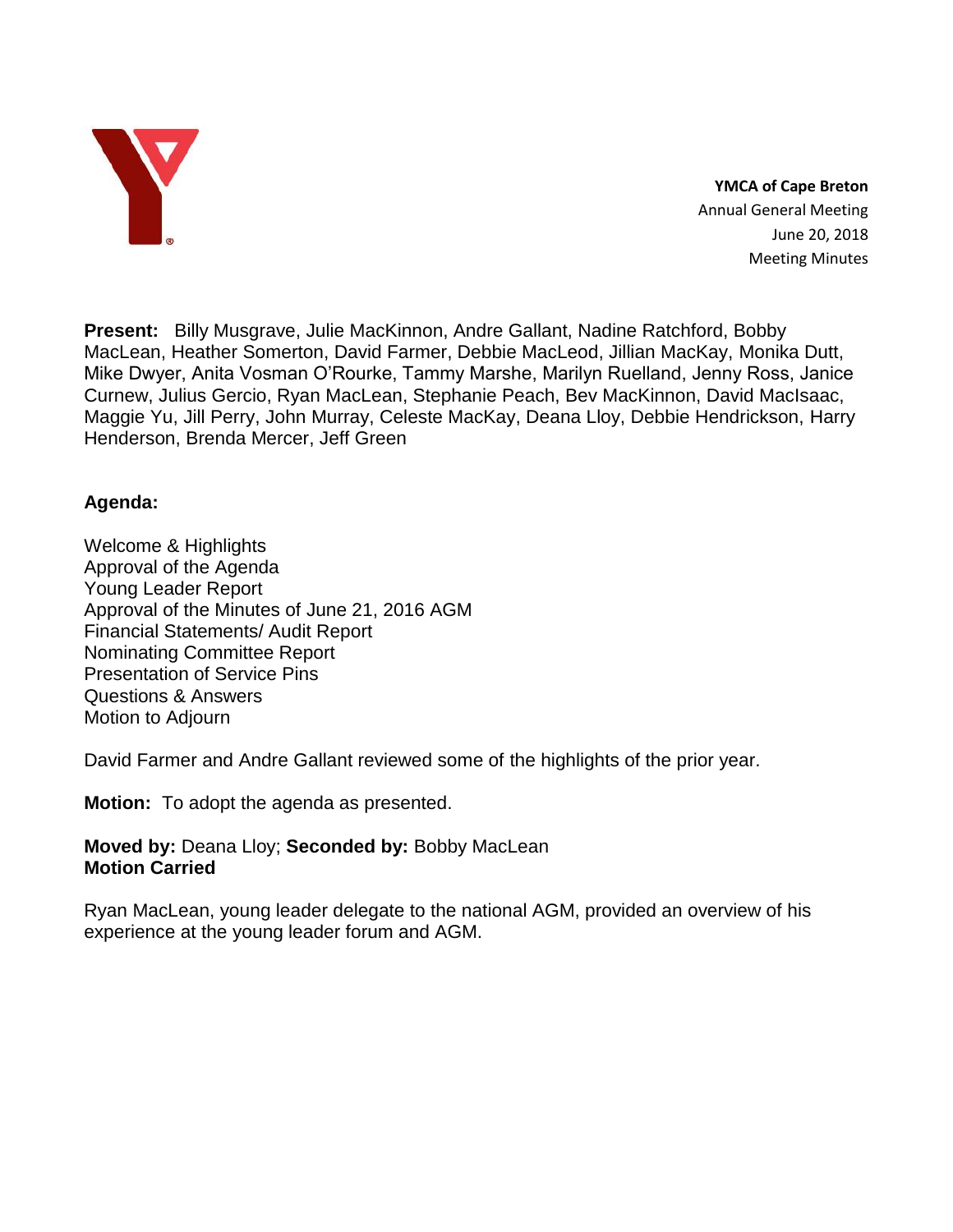## **Adoption of Minutes of AGM of June 20, 2017**

**Motion:** To accept the minutes of the June 20, 2017 AGM as presented.

### **Moved by:** Mike Dwyer; **Seconded by:** Heather Somerton **Motion Carried**

#### **Financial Statements**

Heather Somerton reviewed financial highlights from the audited statements, as prepared by Grant Thornton.

#### **Statement of Operations**

| For the year ended March<br>31, 2018                                   | <b>General Fund</b> | <b>Opportunity</b><br><b>Fund</b> | <b>Total</b> |
|------------------------------------------------------------------------|---------------------|-----------------------------------|--------------|
|                                                                        |                     |                                   |              |
| Revenue                                                                | \$5,101,090         | \$449,696                         | \$5,550,786  |
|                                                                        |                     |                                   |              |
| <b>Expenses</b>                                                        | \$5127,007          | \$477,507                         | 5,604,514    |
|                                                                        |                     |                                   |              |
| Total                                                                  | (\$25,917)          | (\$27,811)                        | (\$53728)    |
|                                                                        |                     |                                   |              |
| Amortization of deferred<br>contributions related to<br>capital assets | \$303,120           | $\blacksquare$                    | \$303,120    |
|                                                                        |                     |                                   |              |
| <b>Amortization of Capital</b><br><b>Assets</b>                        | (\$423,971)         |                                   | (\$323,971)  |
|                                                                        |                     |                                   |              |
|                                                                        | (\$120,851)         | $\blacksquare$                    | (\$120,851)  |
|                                                                        |                     |                                   |              |
| Deficiency of Revenue over<br><b>Expenses</b>                          | (\$146,768)         | (\$27,811)                        | (\$174,579)  |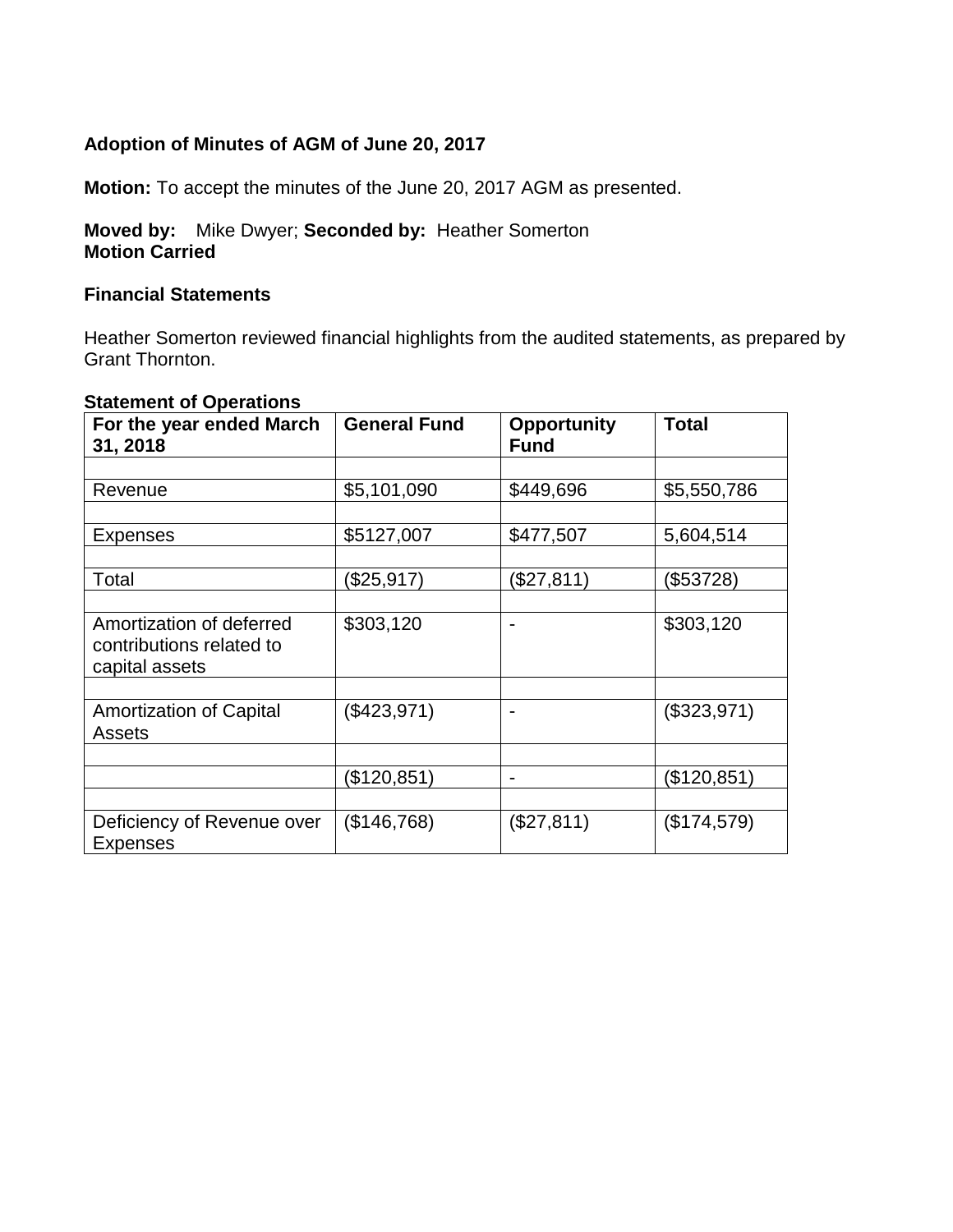**Motion:** To accept the audited financial statements for the year-end March 31, 2018, as presented.

#### **Moved by:** Michael Dwyer; **Seconded by**: Jill Perry **Motion Carried**

### **Nominating Committee** *Committee Members*

Monika Dutt, Deana Lloy, Helen Graham, David Gabriel, Nadine Lefort

#### *Nominees (returning directors)*

| David Farmer     | expiring 2020 |
|------------------|---------------|
| David MacIsaac   | expiring 2020 |
| <b>Jeff Ward</b> | expiring 2021 |

#### *Nominees (new directors)*

| <b>John Murray</b>   | expiring 2020 |
|----------------------|---------------|
| <b>Mark Galley</b>   | expiring 2021 |
| Jing (Maggie) Yu     | expiring 2021 |
| <b>Julius Gercio</b> | expiring 2021 |

#### *Continuing Directors*

Stephanie Myles, to 2019 Anna Manley, to 2019 Deana Lloy, to 2019 Jill Perry, to 2019 Monika Dutt, to 2019

**Motion:** That the directors be approved as nominated.

**Moved By:** Ryan MacLean **Seconded by:** Anita Vosman O'Rourke **Motion Carried**

David Farmer thanked outgoing board members Michael Dywer, Helen Graham, Ed Beaton and Jeremy White.